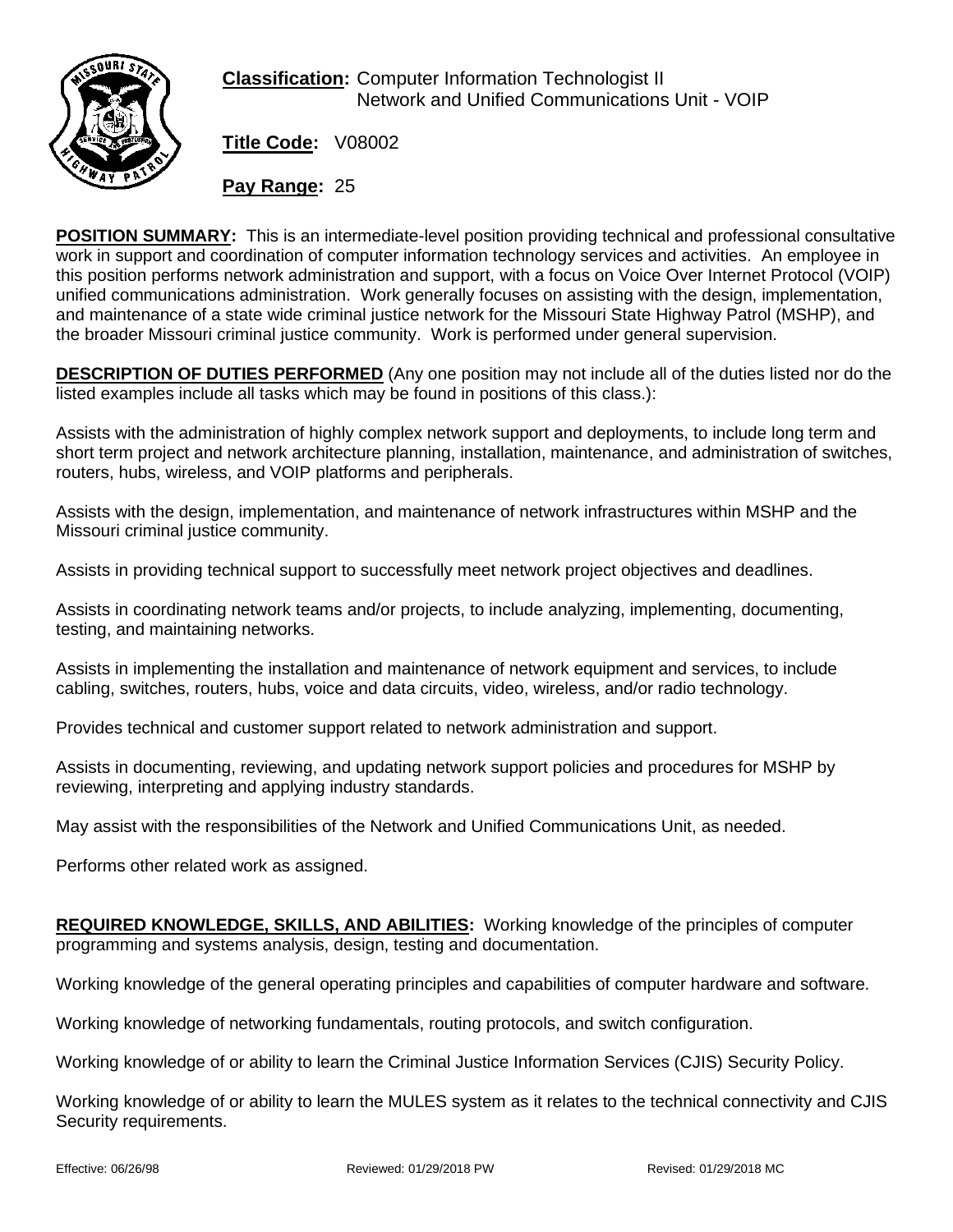## **Classification:** Computer Information Technologist II **Classification:** Page 2 Network and Unified Communications Unit - VOIP

Knowledge of software reference libraries and related utility programs.

Knowledge of computer security systems and procedures.

Knowledge of computer networking and telecommunications.

Knowledge of computer operating systems.

Knowledge of or ability to learn the agency's automated information systems.

Knowledge of or ability to learn the agency's functions and their interrelationships.

Knowledge of the principles of cost benefit analysis.

Knowledge of the principles of project management.

Knowledge of the principles of disaster recovery.

Knowledge of the procurement process.

Knowledge of continuing trends and developments in computer hardware and software.

Knowledge of various computer platforms.

Knowledge of the information strategic planning process.

Knowledge of the systems management process.

Possess good organizational skills.

Possess research and analysis skills.

Ability to utilize project management tools.

Ability to prepare and interpret computer program documentation.

Ability to prepare and maintain standards, policies, procedures, guidelines and technical manuals.

Ability to troubleshoot and resolve hardware and/or software problems.

Ability to create and present materials for training programs.

Ability to handle restricted and confidential information in a professional manner and maintain the information as such.

Ability to communicate in English clearly and concisely, both orally and in writing.

Ability to establish and maintain harmonious working relations with others.

Ability to work with material that may be of a sexual nature relating to criminal activity (e.g., written material, photographs, and/or verbal language, etc.).